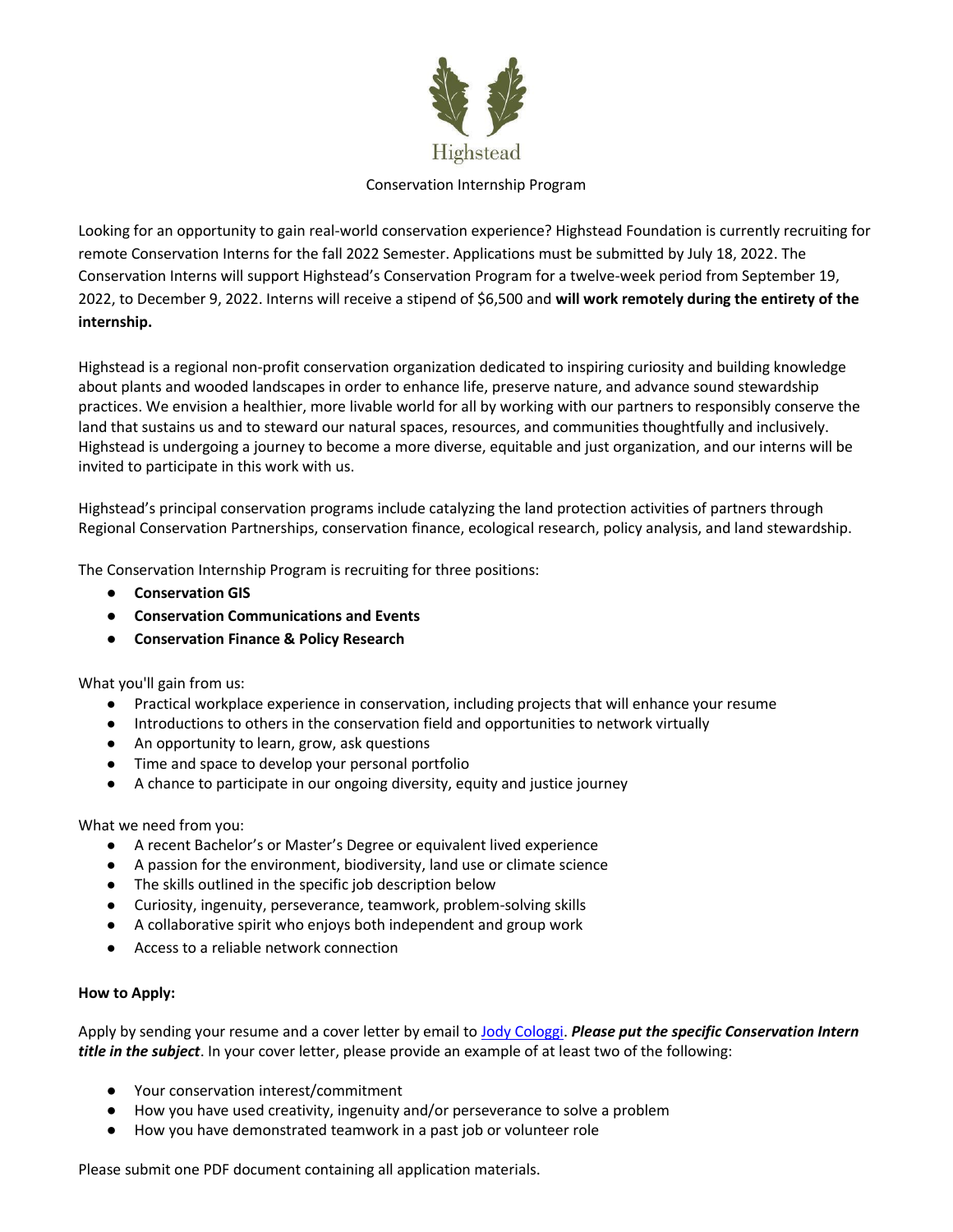### **1) Conservation GIS Intern:**

Overview: The Conservation GIS Intern will work with Highstead's Conservationists to advance conservation in the region by bringing their writing, researching, and mapping skills to our conservation programs. Interns will work on mapping projects across two or more of the following initiatives. Some examples include:

- **[Northeast Bird Habitat Conservation Initiative-](about:blank)** Assist Regional Conservation Partnerships and Audubon chapters in the production of mapping projects and analyses to support landscape-scale bird habitat conservation in the northeast.
- **[Hudson to Housatonic Regional Conservation Partnership \(H2H\)-](about:blank)** Support activities related to land protection planning and community engagement, including mapping urban assets and conservation values within the H2H region.
- **Northern Appalachian Trail Landscape Partnership-** Support a developing partnership of organizations working in the landscape surrounding the Appalachian Trail corridor with various activities including mapping to support fundraising, partner outreach, and administration.
- **Provide GIS Support to new RCPs** Produce GIS maps to help new RCPs across New England identify their partnership's boundaries and priority landscapes.

#### Qualifications:

- Proficient in use of ESRI products such as ArcMap, ArcCatalog, and ArcGIS Online, to collect, analyze, and manipulate data, and create maps.
- Knowledge of cartographic principles for professional map layout and design.
- Working knowledge of data availability and sources.
- Effective verbal and written communication skills and ability to convey work to a variety of audiences through written materials, presentations and at meetings.

We encourage candidates with at least 70% of these qualifications to apply.

#### **2) Conservation Communications and Events Intern:**

Overview: The Conservation Communications and Events Intern will work with Highstead's Conservationists and staff to advance conservation in the region by bringing their event planning, writing, research, and communication skills to our conservation programs. A major focus for this position will be the support, organization, and administration of the virtual **[Regional Conservation Partnership \(RCP\) Network Gathering](about:blank)** Program**,** a conference for over 300 regional conservation practitioners. The Communication and Events Intern will also work on two or more of the following projects:

- **[RCP Network Communications:](about:blank)** Work with communications and conservation staff to develop content for enewsletters, social media, and websites in support of the RCP Network.
- **RCP Spotlight Story Series-** Develop a series of stories on the activities of specific RCPs that align with the steps to RCP success as outlined in th[e RCP Handbook.](about:blank) These stories, to be posted on various websites, social media platforms, and e-news editions, will help illustrate best practices.
- **Northeast Forest Network-** Assist the planning committee with the development and launch of their communication assets and toolkits and in the development of a regional coordinated communication network designed to increase resources for forest conservation across the Northeast.